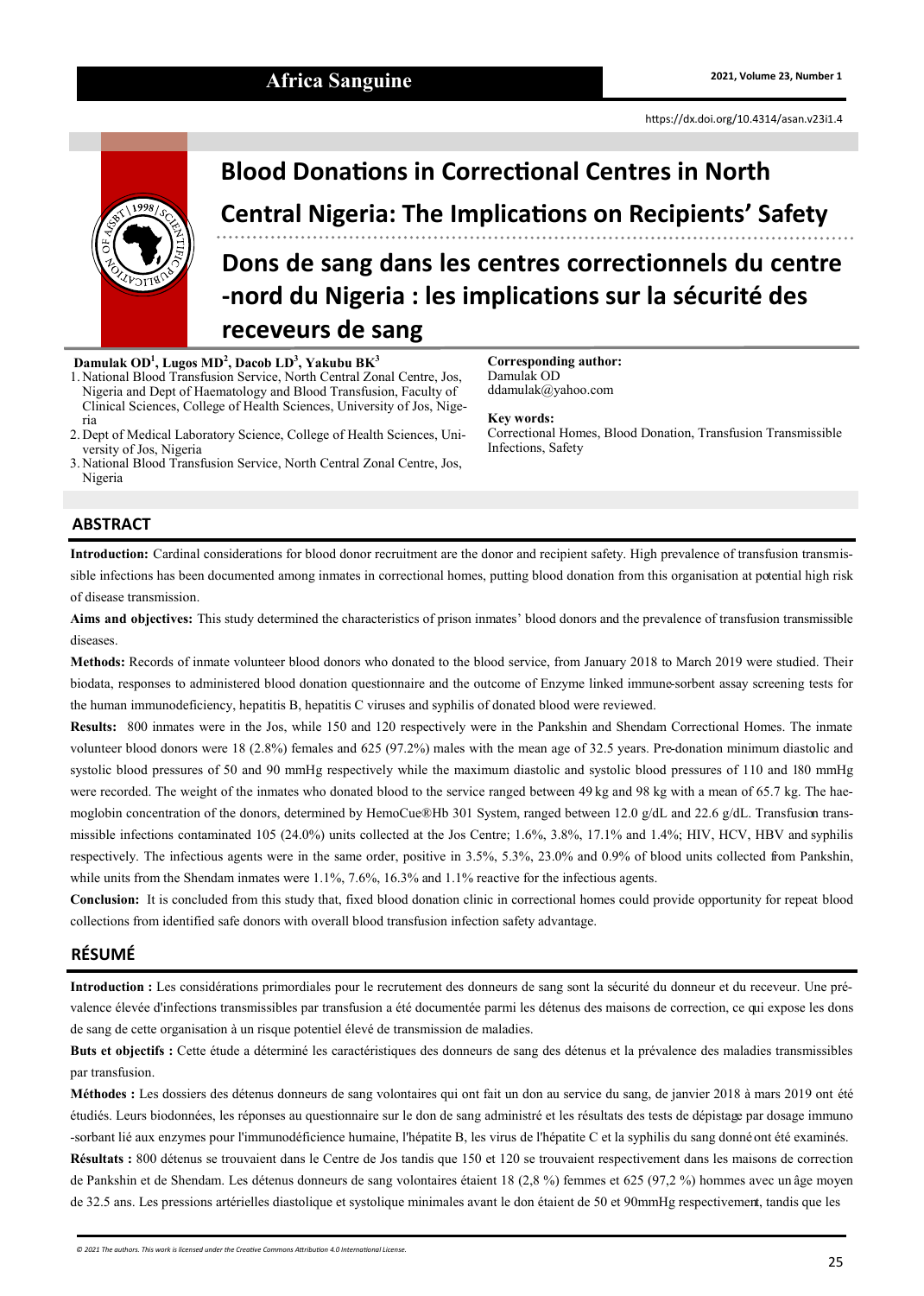## **2021, Volume 23, Number 1 Africa Sanguine**

pressions artérielles diastolique et systolique maximales étaient de 110 et 180mmHg. Le poids des détenus qui ont donné du sang au service variait entre 49Kg et 98Kg avec une moyenne de 65.7Kg. La concentration en hémoglobine des donneurs, déterminée par le système HemoCue®Hb 301, était comprise entre 12.0 g/dL et 22.6 g/dL. Les infections transmissibles transfusionnelles ont contaminé 105 (24.0%) unités collectées au Centre de Jos ; 1.6%, 3.8%, 17.1% et 1.4% pour le VIH, VHC, VHB et syphilis respectivement. Les agents infectieux étaient dans le même ordre, positifs dans 3,5%, 5,3%, 23,0% et 0,9% des unités de sang collectées à Pankshin, tandis que les unités des détenus de Shendam étaient 1.1%, 7.6%, 16.3% et 1,1% réactifs pour le agents infectieux.

**Conclusion :** Il est conclu à partir de cette étude qu'une collecte de don de sang fixe dans les maisons de correction pourrait offrir la possibilité de prélèvements répétés de sang auprès de donneurs sûrs identifiés avec un avantage global en matière de sécurité des infections transfusionnelles.

The traditional sources of blood for transfusion in Nigeria are mainly from paid and family replacement donors, donating in the hospitals, with high rate of transfusion transmissible infections.<sup>1,2</sup> Blood sourcing from altruistic donors is being developed by the National Blood Transfusion Service in its six geopolitical zones. Voluntary Blood donation can be organised in the donor clinic of the blood service (indoor) or outdoor at the premises of consenting organisations.<sup>3,4</sup> Worldwide efforts backed by appropriate policy and operational guidelines are made, to transform blood sourcing from replacement and paid to voluntary non-remunerated blood donations at either indoor blood service centres or outdoor camps.<sup>5,6</sup> Blood donation drives, held in camps provide opportunity for people of both sex, age and social standing to voluntarily enrol into this important and necessary service of life saving.<sup>7</sup> We had earlier established the contribution of various organisations in immense altruistic blood donation to the National Blood Transfusion Service in North Central Nigeria over a ten year period.<sup>6</sup> The organisations which ranked chiefly in blood donation activities included the religious, educational, community and governments agencies.<sup>8</sup>

Nwogoh et al. (2011) demonstrated the high rate of transfusion transmissible infections (TTIs) among commercial donors in South-South Nigeria compared to replacement and other donor types. Human immunodeficiency virus, in their study, accounted for the highest rate (7.2%) with co-infection in  $(0.6%)$  of studied donors.<sup>9</sup>A large study of 15,898 mainly family replacement donors in the University of Maiduguri Teaching Hospital, dominated by the male sex, recorded a prevalence of 4.0% HIV sero-positivity.<sup>10</sup> This further highlighted the inherent risk of disease transmission through transfusion of blood sourced from this group. An eleven-year review of infections among 24,979 hospital blood donors in Calabar, Nigeria, documented a combined transfusion transmissible infections rate of 14.96%. HIV was responsible for the highest reactions rate (4.2%) while syphilis was the least common  $(3.1\%)$ .<sup>11</sup> Similar but lower prevailing infection rates have been reported among blood donors in a rural setting in Southern Ethiopia, East Africa.<sup>12</sup>

Infections that are transmissible through blood transfusion have been reported at various rates throughout the world. A meta-analysis of

**INTRODUCTION** nineteen European and twenty-one extra European countries reported prevalence of 4%, 18% and 24% for HIV, HBV and HCV respectively among prison inmates.<sup>13</sup> Another report of a meta-analysis of hepatitis B and C in prisons worldwide, Maradi and others observed an overall prevalence of 5.2% HBV infection with the highest rate of 13.1% in Africa. The same analysis revealed the highest prevalence of hepatitis C among prisoners in Australia against a global rate of 13.2%.<sup>14</sup> Both hepatitis B and C were reported at similarly high seropositivity rates among a predominantly male prison inmates in Kharamanmaras, Turkey.<sup>15</sup> A Mexican study report however showed a very low infection rates for HBV, HCV, HIV and syphilis (below a unit) among their prison inmates.<sup>16</sup> A large multicentre study of HIV, HBV, HCV and syphilis among prisoners and prison officers in Ghana documented high rate of infections in both groups, though higher among the inmates than their officers except  $HCV<sup>17</sup>$  High rate of infection with HBV (23%), HIV (18%) and HCV (12.3%) was observed among prison inmates in Nasarawa state of Nigeria, in 2009.<sup>18</sup>

> Blood collection from prison inmates is not a popular practice even in the developed world due to the recognised high risk for transmission of transfusion transmissible diseases. The review of the Arkansas prison plasma scandal revealed that inmates were bled for 7 to 10 dollars and their plasma distributed national and internationally with many of the recipient seroconverting HCV.<sup>19</sup> In Pakistan, where extra 30 days remission were granted to prisoners who donate blood, a rejection rate of 17.6% was recorded following pre-donation rapid diagnostic kits screening of volunteers for HBV and HCV.<sup>20</sup> Zoon in 1995 recognised injection drug abuse before or during incarceration, secondary gains leading to denial of TTIs risks as potential threats to transfusion safety.<sup>21</sup> While Nigeria is making efforts to meet its blood needs by sourcing for altruistic volunteer donors in line with the World Health Organisation (WHO) guidelines, the inmates in correction institutions may be a potential source if carefully explored.<sup>22</sup> The earlier description of blood donation and TTIs among blood donors who are prison inmates in our setting has not previously been reported. This work will meet the need of base line information on prison inmate voluntary blood donors and rationale for the acceptance or rejection of prisoners as donors with lower infection risk in Nigeria.

> This study sought to determine the characteristics of prison inmates' blood donors and the prevalence of transfusion transmissible diseases in the various prison formations in Plateau State, Nigeria.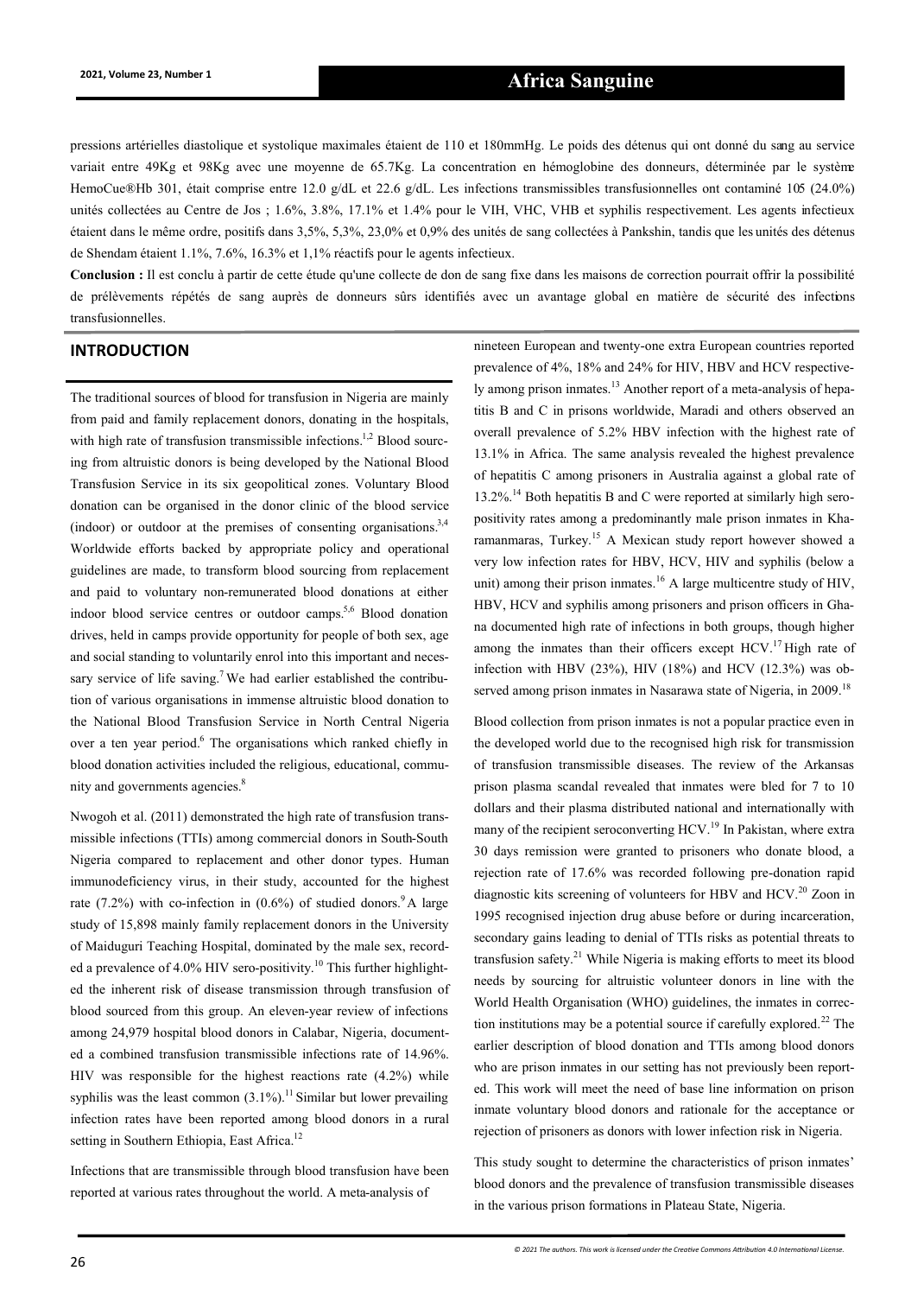#### **MATERIALS AND METHODS**

Records of inmate volunteer blood donors who donated to the blood service during blood donation camps, from January 2018 to March 2019 and consented to participate in the research were studied. Information on their biodata, responses to administered blood donation questionnaire was reviewed. The outcome of Enzyme linked immune -sorbent assay (ELISA) screening tests for the human immunodeficiency virus (HIV), hepatitis B virus (HBV), hepatitis C virus (HCV) and syphilis of donated blood were reviewed for all the formations visited (Jos, Pankshin and Shendam prisons). Data was inputted into and analysed using the Epi info statistical software. Approval for this work was obtained from the Research Ethics Committee of the National Blood Transfusion Service, North Central Zonal Centre, Jos; Nigeria.

#### **RESULTS**

Five outdoor blood donation clinics were carried out in the Reformation Centres located in Jos, Pankshin and Shendam, respectively in the Northern, Central and Southern Senatorial Districts of Plateau State, North Central Geopolitical Region of Nigeria, within the study period. About 800 inmates were in the Jos reformation centre, while 150 and 120 were respectively confined in Pankshin and Shendam homes. The total 1070 inmates in the three studied sites consisted of 74 (6.9%) females and 996 (93,1%) males. Eighteen (2.8%) of the inmate volunteer blood donors were females while 625 (97.2%) were males. The mean age of all the studied volunteer inmate blood donors was 32.5 years, range 19-57 years.

Pre-donation clinical assessment revealed the minimum diastolic and systolic blood pressures of 50 and 90 mmHg respectively and maximum diastolic and systolic blood pressures of 110 and 180 mmHg among the inmate blood givers. The average diastolic and systolic blood pressure of the inmate voluntary blood donors were respectively 78 and 122 mmHg. The weight of the inmates who donated blood to the service ranged between 49 kg and 98 kg with a mean of 65.7 kg. The haemoglobin concentration of the donors within the confinement of the reformation centres, determined by HemoCue®Hb 301 System, ranged between 12.0 g/dL and 22.6 g/dL, with a mean of 13.7 g/dL.

A total of five blood drives were conducted within the reviewed period, three in Jos prison, with a mean donation rate of 146 units per drive, one clinic each in Pankshin that yielded 113 and Shendam reformation centre where 92 blood donors donated, from 800, 150 and 120 inmates respectively. The blood donation call response rate among inmates in this study was 643 (60.1%), with 18 (24.3%) out of 74 females and 625 (62.8%) of 996 males. A total of 643 units were collected in the five blood donation clinics carried out at correction homes across the state with a donation per clinic of 128.6; **table 1**.

An analysis of the blood units collected from inmates in the Jos reformation centre at three blood drive clinics revealed increasing blood collection from 80 to 169 and 189 units with a corresponding declining crude TTIs rates from; 47.5% to 25.4% and 12.7% with an overall rate of 24.0% (per cent cumulative TTIs in cumulative number of donations for the three drives in Jos prison; **Table 2**). Specific TTIs prevalence declined with each clinic visit to the reformation centre in the city to 0.3%, 1.2%, 10.6% and 0.0% for HIV, HCV, HBV and Syphilis markers respectively (**Table 2**).

|          | No. of clinics | <b>Total donors</b> | <b>Donations</b> per<br>drive | <b>Donations TTI</b><br>negative<br>$n$ (%) | <b>Donations TTI</b><br>positive<br>n(%) | <b>HIV</b><br>$n\left(\%\right)$ | <b>HCV</b><br>$n\frac{6}{6}$ | <b>HBV</b><br>$n\binom{0}{0}$ | <b>Syphilis</b><br>$n\frac{6}{6}$ |
|----------|----------------|---------------------|-------------------------------|---------------------------------------------|------------------------------------------|----------------------------------|------------------------------|-------------------------------|-----------------------------------|
| Jos      |                | 438                 | 146                           | 333 (76.0)                                  | 105(24.0)                                | 7(1.5)                           | 12(3.8)                      | 75(17.1)                      | 6(1.4)                            |
| Pankshin |                | 113                 | 113                           | 76 (67.3)                                   | 37(32.7)                                 | 4(3.5)                           | 6(5.3)                       | 26(23.0)                      | 1(0.9)                            |
| Shendam  |                | 92                  | 92                            | 68 (73.9)                                   | 24(25.1)                                 | 1(1.1)                           | 7(7.6)                       | 15(16.3)                      | 1(1.1)                            |
| Total    | 5              | 643                 | 128.6                         | 477 (74.2)                                  | 166(25.8)                                | 12(1.9)                          | 30(4.7)                      | 116(18.0)                     | 8(1.2)                            |

**Table 1: Blood drives and transfusion transmissible infections in correction centres in Jos**

TTI, transfusion transmissible infection; HIV, human immunodeficiency virus; HCV, hepatitis C virus; HBV, hepatitis B virus

| Table 2: Analysis of blood units collected on three blood donation clinics from inmates in the Jos reformation centre for TTIs |  |  |  |
|--------------------------------------------------------------------------------------------------------------------------------|--|--|--|
|--------------------------------------------------------------------------------------------------------------------------------|--|--|--|

| <b>Clinics</b>  | <b>Units collected</b> | <b>TTIs</b><br>$n$ (%) | <b>HIV</b><br>$n\binom{0}{0}$ | <b>HCV</b><br>$n\left(\%\right)$ | <b>HBV</b><br>$n\left(\frac{9}{6}\right)$ | <b>Syphilis</b><br>$n\left(\frac{6}{6}\right)$ |
|-----------------|------------------------|------------------------|-------------------------------|----------------------------------|-------------------------------------------|------------------------------------------------|
| 1 <sub>st</sub> | 80                     | 38 (47.5)              | 2(2.5)                        | 7(8.7)                           | 23(28.6)                                  | 6(7.5)                                         |
| 2 <sup>nd</sup> | 169                    | 43(25.4)               | 4(2.3)                        | 7(4.1)                           | 32(18.9)                                  | 0(0.0)                                         |
| 3 <sup>rd</sup> | 189                    | 24(12.7)               | 1(0.3)                        | 3(1.2)                           | 20(10.6)                                  | 0(0.0)                                         |
| Total           | 438                    | 105(24.0)              | 7(1.6)                        | 17(3.9)                          | 75 (17.1)                                 | 6(1.4)                                         |

TTI, transfusion transmissible infection; HIV, human immunodeficiency virus; HCV, hepatitis C virus; HBV, hepatitis B virus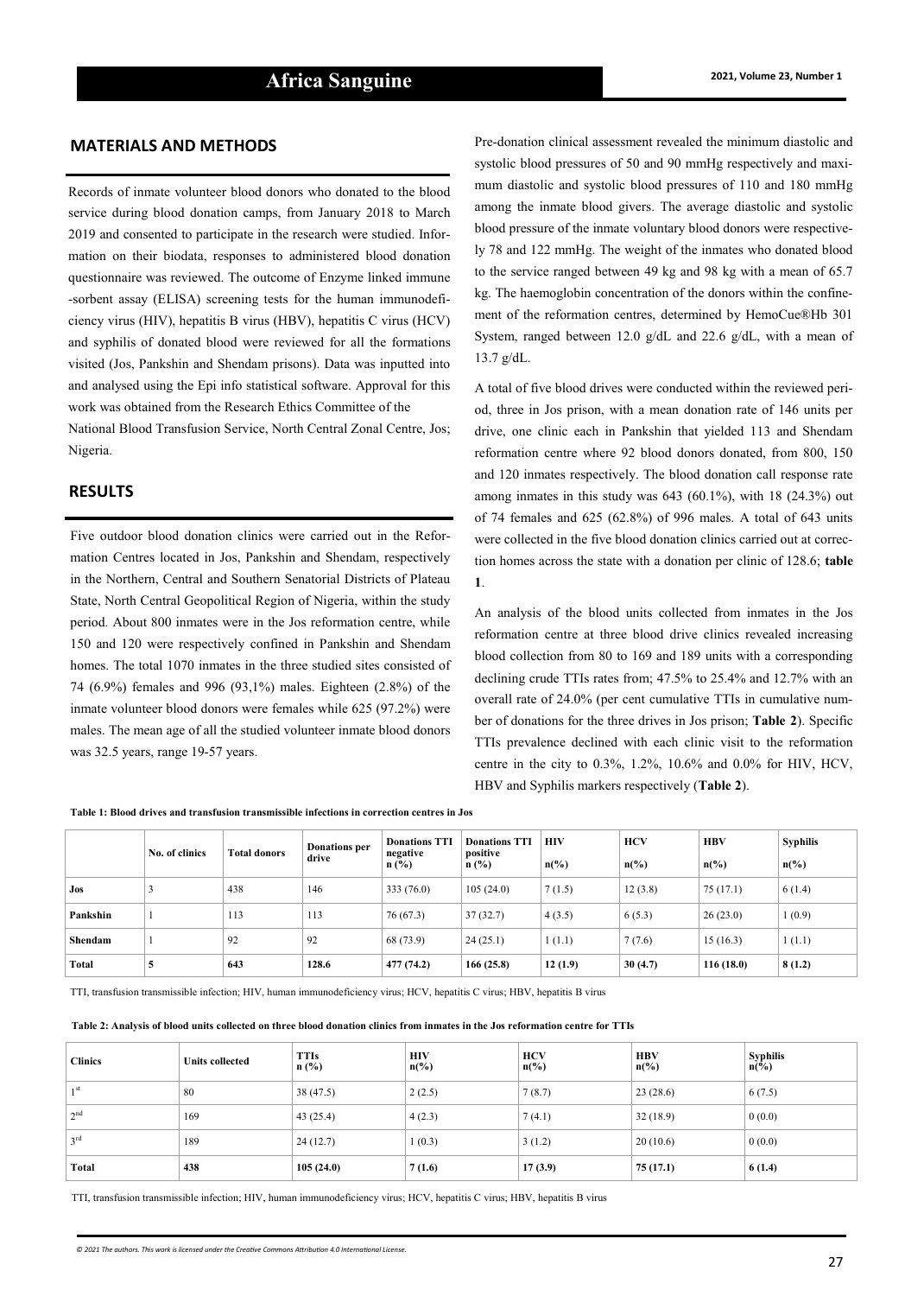#### **DISCUSSION**

The conducts of five voluntary blood donation camps within the Reformation Service of Nigeria in Plateau State over the study period, which yielded a collected 643 blood units, points to the possibility of positive collaboration with institutions to attain 100% blood sourcing from volunteers. The high donation call response among inmates in this study concurred with reports of blood collections among university communities in both developed and developing countries.<sup>3,4,8</sup> The mean age of our inmate donors (32.5 years) with a range of 19 to 57 years are in line with the requirements spelt out in the national operational guidelines on blood transfusion in Nigeria.<sup>3</sup> The low female enrolment observed in this work is similar to reports of blood donors in hospital setting where family replacement and paid donors, who are almost always males, constitute the highest source of blood. This however differs from the experience in a centralised blood service where females accounted for about 30% of our volunteer blood donors.<sup>23</sup> The low enrolled female blood donors at these voluntary blood collection sites may be a reflection of the low number (74) of females in the reformation centres compared to 996 male inmates. Regular monthly menstrual flow with the attendant iron loss, pregnancy and lactation with accompanying increase iron demand might have hindered some female inmates from volunteering to donate blood.

The clinical assessment of blood donors in correction service units reviewed in this studied revealed that all the donors had systolic and diastolic blood pressures, body weight and haemoglobin concentration within the accepted limits for blood donation in Nigeria otherwise deferred.<sup>5</sup> This suggests that the drive team recruited only qualified volunteers guided by the criteria outline in the national blood transfusion service operational manual.<sup>5</sup> The blood service should continue to strengthen and adhere to criteria for suitable blood donor selection to enshrine satisfactory blood donation experience devoid of serious adverse effects that may discourage subsequent repeat voluntary blood donations.<sup>24,25</sup>

While the recipient risk of acquiring transfusion transmissible infections has reduced in recent years and HIV, HBV and HCV are giving way to new emerging pathogens in the developed world, these agents still threaten the safety of blood supply in developing countries.<sup>26</sup> The high rate of TTIs among blood donors in the reformation centres soars above that documented by researchers in Togo and Senegal among randomly selected inmates in a  $2016$  study.<sup>27</sup> TTIs recorded in this study is discordantly higher than the TTIs rates earlier reported among randomly selected fresh (first year) university students in Port Harcourt South-South Nigeria.<sup>28</sup> The TTIs rates in our inmate blood givers are similar to that observed among prisoners in Nasarawa and the general population in Keffi and Ilorin, all in North Central Nigeria.<sup>29</sup> TTIs recorded in this study is also comparable to TTIs among hospital blood donors in Calabar in South-South and Osogbo in

among inmates in Nigerian prisons and that of Togo and Senegal and also with hospital blood donors in Nigeria. The blood transmissible infections in this study also occurred at similar proportions to first time voluntary and replacement but higher than in regular and lapsed donors documented in an earlier report.<sup>30</sup> The high rate of TTIs among this group calls for diligent application of donor recruitment strategies at all time to further differ potential and consenting donors who may not divulge disqualifying information. Emphasis should be

**Calabar, South-South and Osogbo, South-West Nigeria.**

among population with high TTIs rates. **Table 3: The prevalence of TTIs in inmate blood donation in this study compared to other African inmate blood donor studies and with hospital blood donation in** 

placed on self-risk assessment and self-deferral during blood donor sensitisation, recruitment and pre-donation counselling, particularly

South-West Nigeria.11,30 A comparison is shown in **table 3** of TTIs

|            |                      | <b>Prison inmates</b> | <b>Hospital donors</b> |                       |                       |        |
|------------|----------------------|-----------------------|------------------------|-----------------------|-----------------------|--------|
| TTI(%)     | <b>This</b><br>study | Lafia<br>$(NCN)^{29}$ | $Togo^{27}$            | Senegal <sup>27</sup> | Calabar <sup>11</sup> | Osogbo |
| HIV        | 1.9                  | 18                    | 2.6                    | 1.8                   | 4.2                   | 3.1    |
| <b>HBV</b> | 18.0                 | 23                    | 10.9                   | 14.1                  | 4.2                   | 18.6   |
| <b>HCV</b> | 4.7                  | 12.3                  | 0.3                    | 4.1                   | 3.6                   | 6.0    |
| Syphilis   | 1.2                  |                       |                        |                       | 3.1                   | 1.1    |

TTI, transfusion transmissible infection; HIV, human immunodeficiency virus; HCV, hepatitis C virus; HBV, hepatitis B virus

Analysis of the blood units collected at consecutive blood donation drives from the Jos metropolitan reformation centre had increasing quality and safe donor enrolment as the rates of crude and specific TTIs continued to decline (**Table 2**). The combined TTIs rate among reformation inmates declined from very high values at first blood donation drive (**Table 1**), to similar rates documents in Abeokuta, south western Nigeria among first time blood donors.<sup>31</sup>The TTIs rates declined with repeated blood sourcing at this site to values comparable to the prevalence among blood donors at the regional blood transfusion centre in Nakuru and Tenwek, Kenya, east Africa.<sup>32</sup> The continuous decline in TTIs with repeated blood drive indicates the effectiveness of repeated awareness on blood donation. Some donors who got to know their positive TTIs status might have voluntarily withdrawn from subsequent donation. This observation calls on the National Blood Transfusion Service to start establishing static blood donation clinic where blood could be collected from higher donor pool at regular frequency with superior quality.

#### **CONCLUSION**

We conclude that the high TTIs rate among volunteer blood donors in reformation centres which put recipients at great risk could be reduced by repeated sensitisation and careful prospective donor selection. It is further concluded from this study that a fixed blood donation clinic in reformation centres may provide an opportunity for repeat donations by identified safe donors with overall improvement in blood transfusion safety.